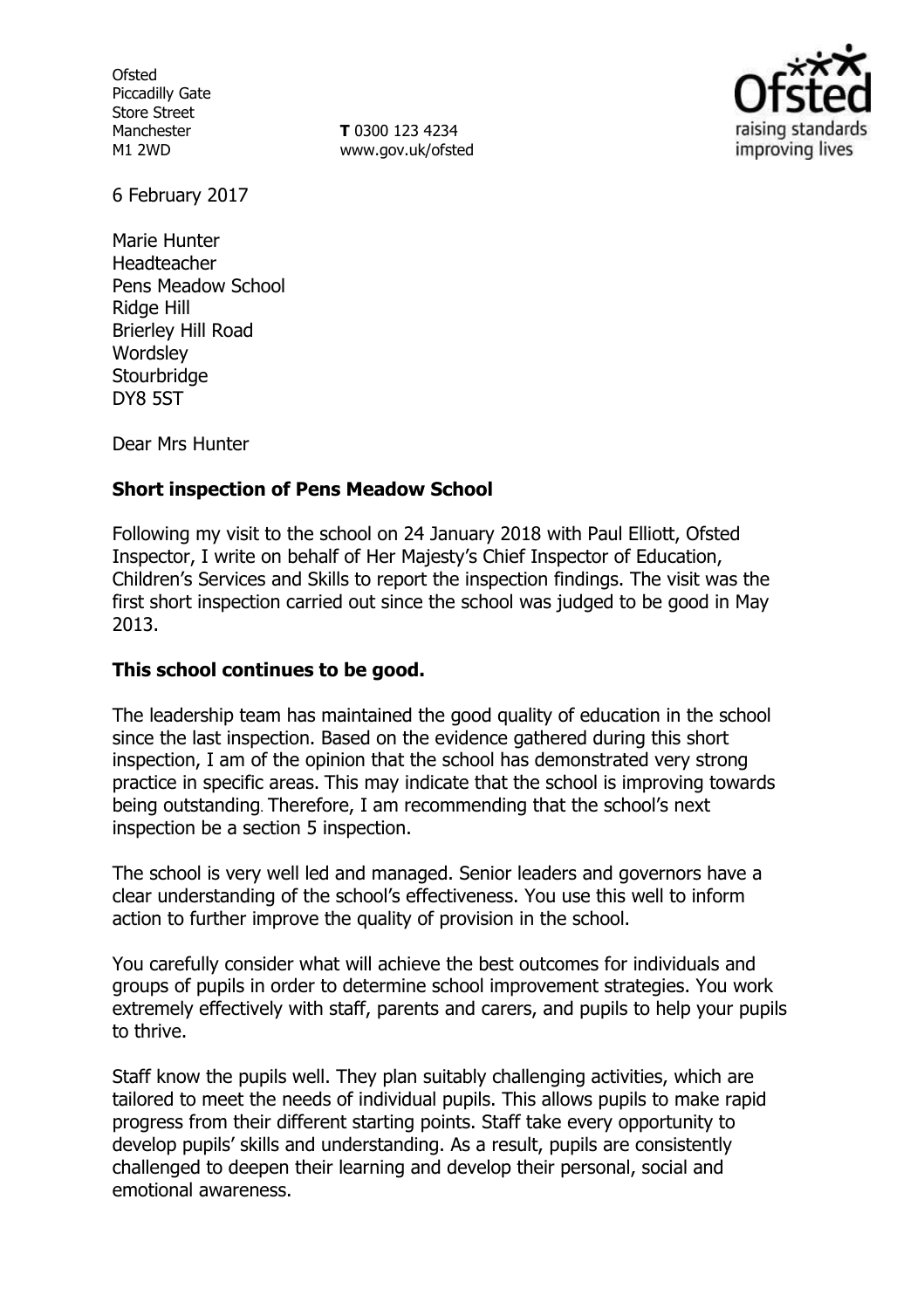

Pupils are encouraged to make choices and do things for themselves. During the inspection, pupils selected the snacks that they preferred, and post-16 students set up the equipment for their physical education lesson. Where appropriate, pupils are expected to work independently and take responsibility for their own learning.

Literacy, numeracy and computing are embedded within the curriculum. For example, an agreed numeracy programme was introduced after the last inspection, so mathematical skills are developed through all subjects and therapy sessions.

Teaching is of a very high quality throughout the school. Pupils make consistently strong progress from their different starting points. However, leaders are aware that the quality of provision for students who have profound and multiple learning difficulty (PMLD) on the post-16 site does not yet match the high-quality provision evident elsewhere in the school. There are plans and capacity within the school that are very likely to address this.

Staff work very well with parents. The school's website is very informative and high-quality communication takes place on a regular basis through this means. Staff also take opportunities to talk to parents. The home-school diary is used well, and newsletters keep parents informed. Parents were also full of praise for the support that they receive from the family outreach team. As a result, almost all parents who made their views known during the inspection would recommend the school to another parent.

In common with their parents, pupils feel that their voice is heard and that their opinions matter. There is a code of conduct shared by staff and pupils that the pupils helped to develop. This contributes to the positive and inclusive ethos of the school and helps pupils to behave well.

Staff are highly skilled at managing pupils' behaviour. Consequently, the need for sanctions and additional behaviour plans is declining. Pupils conduct themselves well in lessons and during social time. They are willing to take on responsibilities, and post-16 students act as sports leaders and support the learning of younger pupils.

The information that the school provides for education, health and care (EHC) plans is of a very high quality. Some of the plans that are in place are models of good practice, but the quality of information provided by outside agencies is inconsistent. Consequently, leaders have correctly identified improving the overall quality of EHC plans so that they have a greater impact on outcomes as an area for development.

### **Safeguarding is effective.**

There is a strong culture for keeping children safe throughout the school. All staff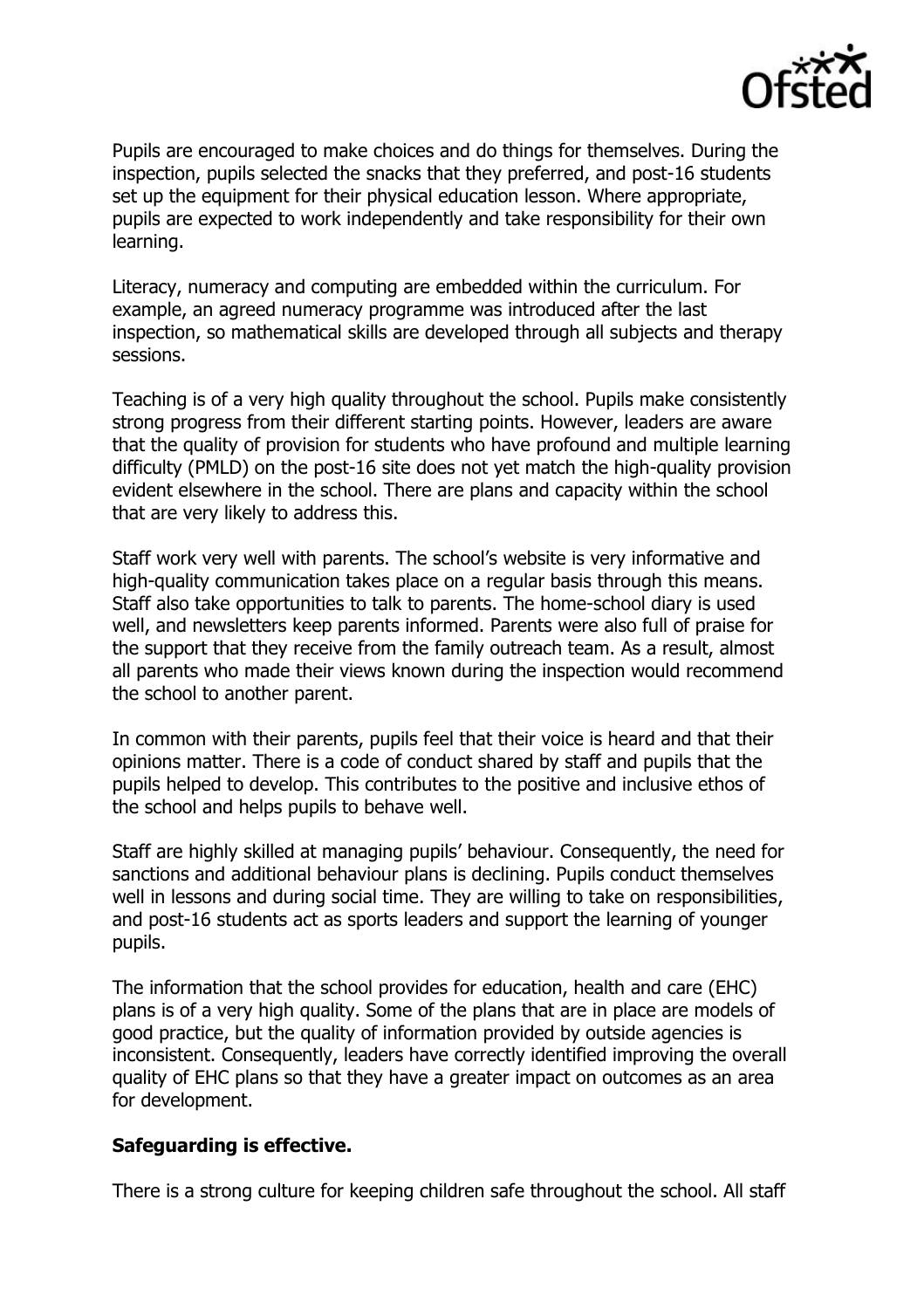

are well trained and kept up to date about safeguarding issues. Leaders and staff have a very clear understanding of their responsibilities, and they are vigilant about the welfare of pupils. This aspect of the school's work is very well led.

Staff have developed collaborative working relationships with other key agencies to reduce the potential risks to pupils. Referrals are timely, and rapid action is taken if required. Leaders and staff follow up concerns thoroughly.

Processes for reporting concerns are clear and known by all staff. The school's single central record is compliant, and procedures to recruit, select and check staff are appropriate. Records are stored securely.

Pupils, staff and parents believe that pupils are safe and there are clear procedures within the school to ensure pupils' safety. The site is secure and pupils are taught to stay safe. For example, online safety and information about healthy relationships are embedded within the curriculum.

No concerns were raised about bullying during the inspection. Pupils and parents are confident that staff would deal quickly and effectively with any unkindness if it happened.

## **Inspection findings**

- $\blacksquare$  High-quality teaching is evident throughout the school. As learning is carefully planned, purposeful and engaging, it leads to strong progress. A variety of well-chosen resources enrich activities, and interesting displays celebrate pupils' achievements and aid learning.
- All staff follow the school's assessment policy, and consistent feedback helps pupils to improve their work. Assessment of pupils' progress throughout the school is accurate. It is used well to inform planning and timely interventions if required. This helps all groups of pupils make rapid progress during their time in the school.
- Almost all pupils make very strong progress in all aspects of their learning in every key stage. Older pupils complete suitable accreditation and achievements at key stage 4 inform bespoke 16-19 study programmes. All pupils move onto meaningful and appropriate destinations, and those who begin college courses sustain their places.
- The strengths that are evident at the pre-16 site are replicated within the post-16 provision. Teaching and outcomes are strong and students follow a tailored curriculum that is broad, balanced and challenging. Core skills in communication, English, mathematics and computing are developed within a wide range of appropriate topics. Work-related learning is also a key part of the post-16 provision, and many pupils complete tailored work experience.
- Learning in the post-16 centre is enhanced by visitors to school and trips outside of school, including a residential visit to an outdoor pursuits centre. Students are also given opportunities to enjoy dance, drama and a range of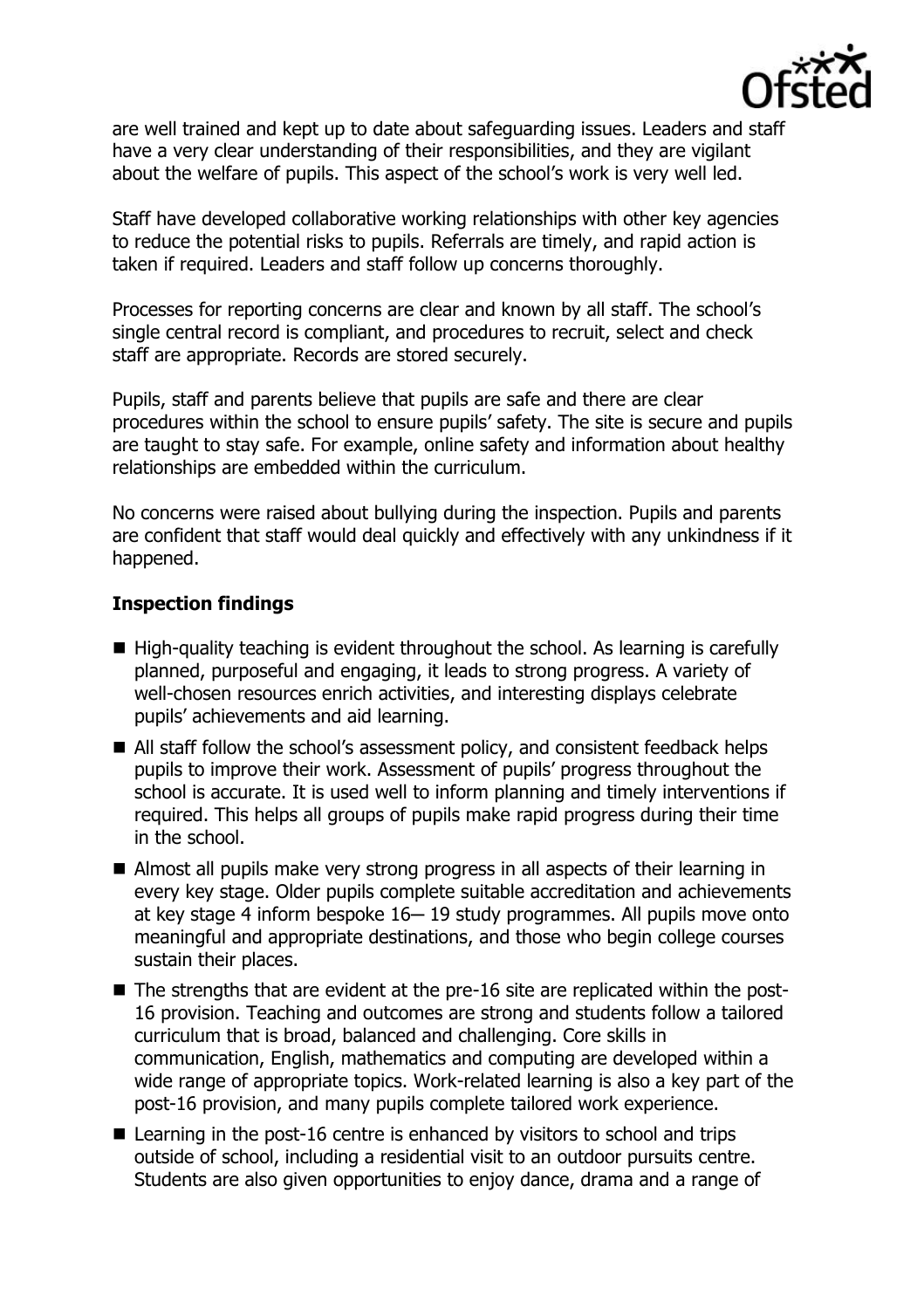

sports and activities. Staff conscientiously promote healthy lifestyles.

- Currently, the quality of provision for students who have PMLD on the post-16 site does not yet match the high quality evident elsewhere in the school. Leaders have plans in place to address this.
- Leaders have identified improving the overall quality of EHC plans so that they have a greater impact on pupils' outcomes as an area for development. The information that the school provides for these plans is always of a high quality, but this is not consistently matched by outside agencies.
- Attendance has improved since the time of the last inspection, and all groups of pupils have similar rates of attendance. The majority of pupils have excellent attendance and, as absence is closely analysed, effective interventions are in place to improve the attendance of individual pupils. High-quality outreach support to families, team around the child meetings and input by key workers are all having a positive impact on improving attendance.

# **Next steps for the school**

Leaders and those responsible for governance should ensure that:

- $\blacksquare$  partnership working with outside agencies is further developed to ensure that they consistently provide high-quality information for EHC plans
- $\blacksquare$  expertise from the pre-16 PMLD provision is used to enhance the provision for post-16 students who have PMLD.

I am copying this letter to the chair of the governing body, the regional schools commissioner and the director of children's services for Dudley. This letter will be published on the Ofsted website.

Yours sincerely

Simon Mosley **Her Majesty's Inspector**

## **Information about the inspection**

- Meetings were held with the headteacher, deputy headteacher, other leaders and staff.
- $\blacksquare$  The lead inspector met with four governors, including the chair of the governing body, and had a telephone conversation with a local authority officer.
- Short visits were made to most classrooms, and inspectors spoke to pupils formally and informally. Behaviour was observed at the start of the day, in lessons and during social time.
- The lead inspector visited the post-16 provision, which is on a different site